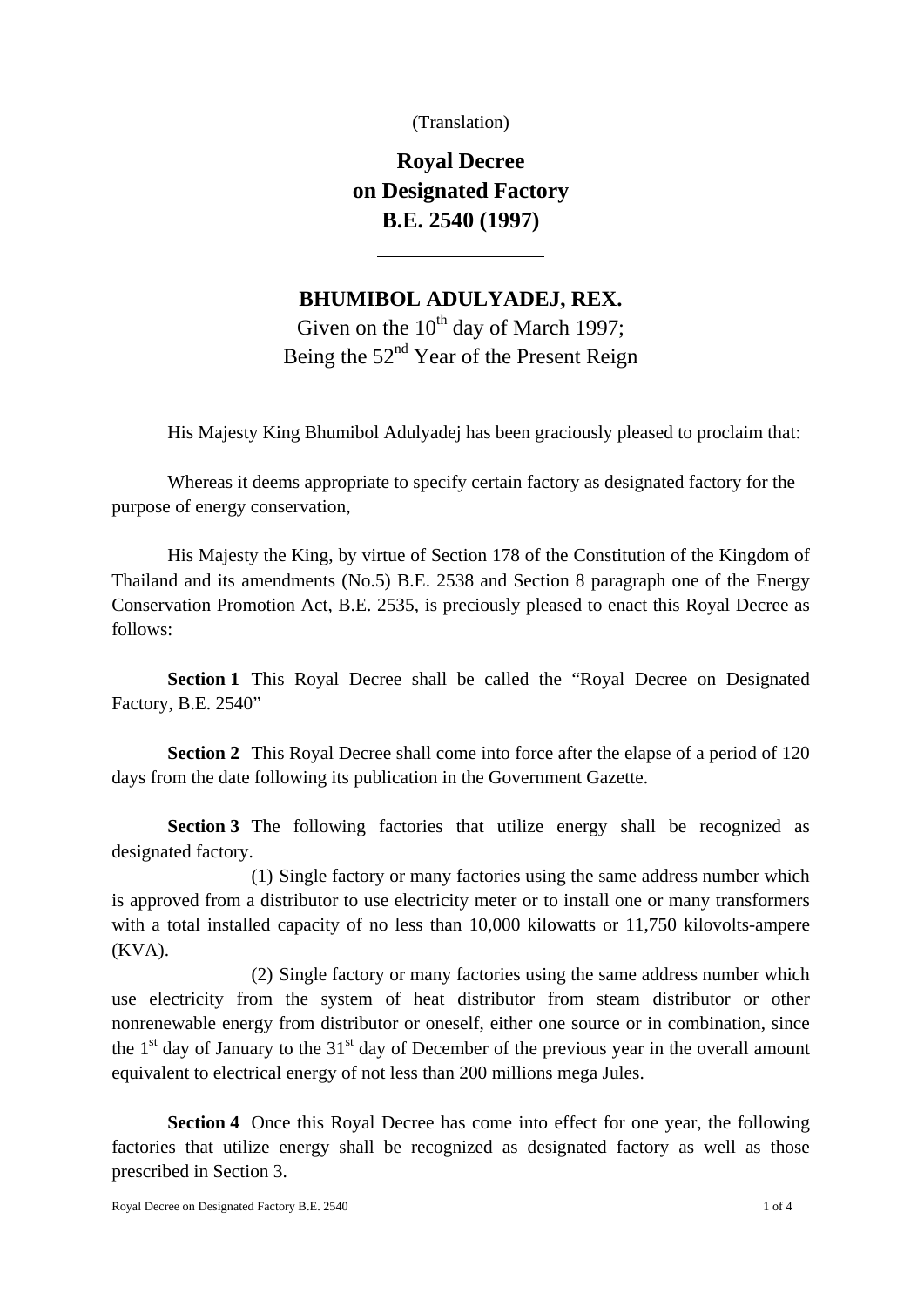(1) Factory under Section 3 (1) with a total installed capacity of equal or greater than 3,000 kilowatts but less than 10,000 kilowatts, or equal or greater than 3,530 kilovolts-ampere but less than 11,750 kilovolts-ampere(KVA).

(2) Factory under Section 3 (2) with the overall amount of energy in equivalent to electrical energy of equal or greater than 60 millions mega Jules but less than 200 millions mega Jules.

**Section 5** Once this Royal Decree has come into effect for two years, the following factories that utilize energy shall be recognized as designated factory as well as those prescribed in Section 3 and Section 4.

(1) Factory under Section 3 (1) with a total installed capacity of equal or greater than 2,000 kilowatts but less than 3,000 kilowatts, or equal or greater than 2,350 kilovolts-ampere but less than 3,530 kilovolts-ampere (KVA).

(2) Factory under Section 3 (2) with the overall amount of energy in equivalent to electrical energy of equal or greater than 40 millions mega Jules but less than 60 millions mega Jules.

**Section 6** Once this Royal Decree has come into effect for three years, the following factories that utilize energy shall be recognized as designated factory as well as those prescribed in Section 3, Section 4 and Section 5.

(1) Factory under Section 3 (1) with a total installed capacity of equal or greater than 1,000 kilowatts but less than 2,000 kilowatts, or equal or greater than 1,175 kilovolts-ampere but less than 2,350 kilovolts-ampere (KVA).

(2) Factory under Section 3 (2) with the overall amount of energy in equivalent to electrical energy of equal or greater than 20 millions mega Jules but less than 40 millions mega Jules.

**Section 7** The amount of utilized energy under Section 3 (2), Section 4 (2), Section 5 (2) and Section 6 (2) shall be calculated in mega Jules unit according to the following criteria.

(1) For electricity, the amount of utilized electricity shall be calculated in kilowatt-hour unit and then multiplied by 3.60

(2) For heat obtained from steam, the amount of heat from the steam shall be calculated in equivalent to electrical energy using the following equation.

## $\mathbf{E}_s = (\mathbf{h}_s - \mathbf{h}_w) \times \mathbf{S} \times \mathbf{e}_{ff}$

Where Es means the amount of heat from steam as equivalent to electrical energy, mega Jules per year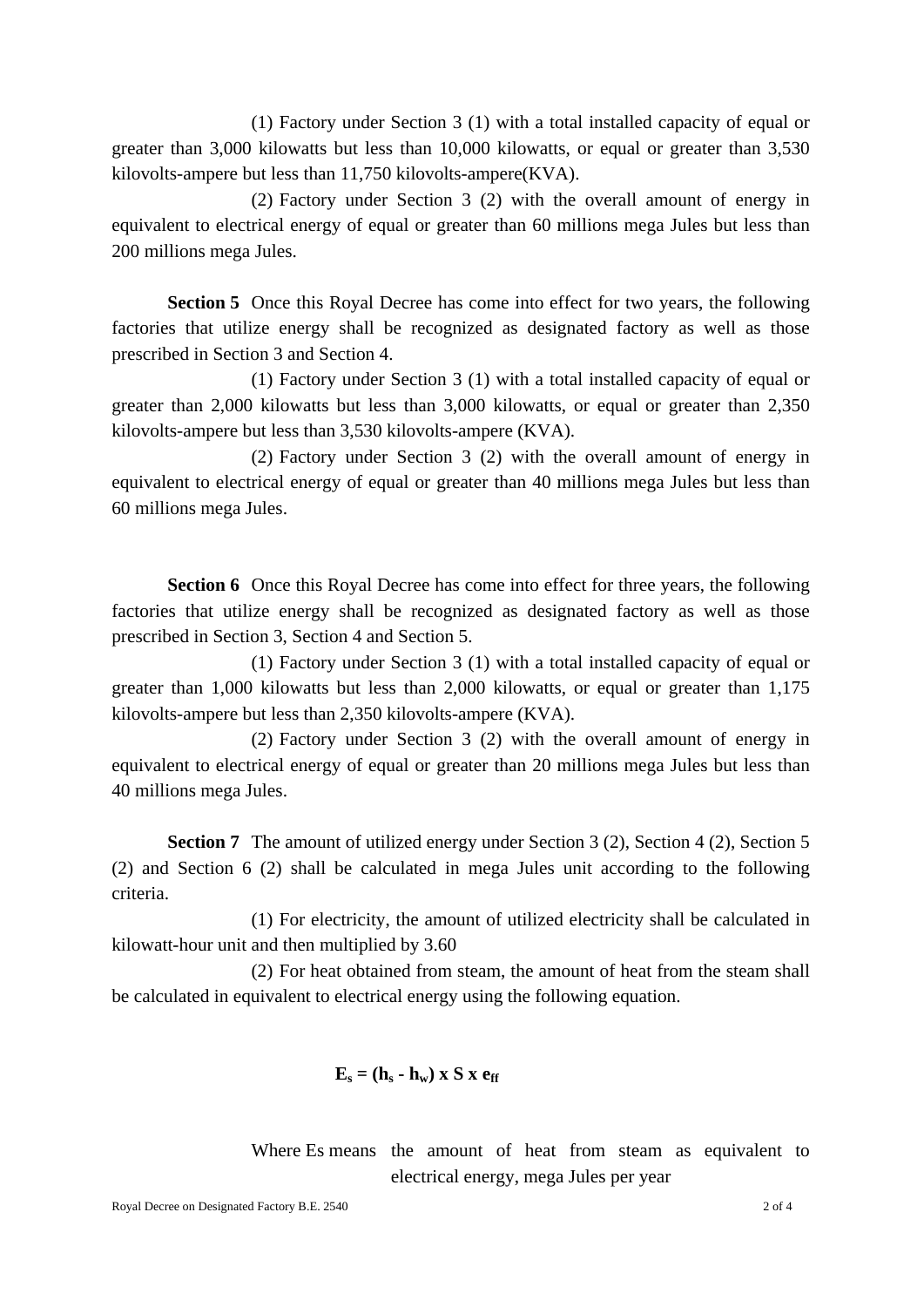|         | $h_s$ means Enthalpy of utilized steam (from general steam table),            |
|---------|-------------------------------------------------------------------------------|
|         | mega Jules per ton                                                            |
|         | $h_w$ means Enthalpy of water at temperature of 27 <sup>o</sup> c and one     |
|         | atmospheric pressure, the value of 113 mega Jules per                         |
|         | ton shall be used herein                                                      |
| S means | amount of utilized steam, ton per year (measured from                         |
|         | steam meter of designated factory)                                            |
|         | $e_{\text{ff}}$ means efficiency in conversion of heat energy into equivalent |
|         | electrical energy, the value of 0.45 shall be used herein                     |
|         |                                                                               |

(3) For other non-renewable energy, the amount of heat obtained from

such non-renewable energy shall be calculated in equivalent to electrical energy using the following equation.

## $E_f = F x HHV x e_{ff}$

|                       | Where $E_f$ means the amount of heat obtained from non-renewable |
|-----------------------|------------------------------------------------------------------|
|                       | energy as equivalent to electrical energy, mega Jules            |
|                       | per year                                                         |
| F means               | amount of utilized non-renewable energy, unit mass or            |
|                       | unit volume per year                                             |
| HHV means             | higher heating value of utilized non-renewable energy,           |
|                       | mega Jules per unit mass or unit volume                          |
| e <sub>ff</sub> means | efficiency in conversion of heat energy into equivalent          |
|                       | electrical energy, the value of 0.45 shall be used herein        |

In case there is no high heating value available from distributor, the average heating value prescribed by Department of Energy Development and Promotion shall be used.

**Section 8** Designated factory under the provision of this Royal Decree shall be exempted from the provision on promotion of energy conservation in designated building.